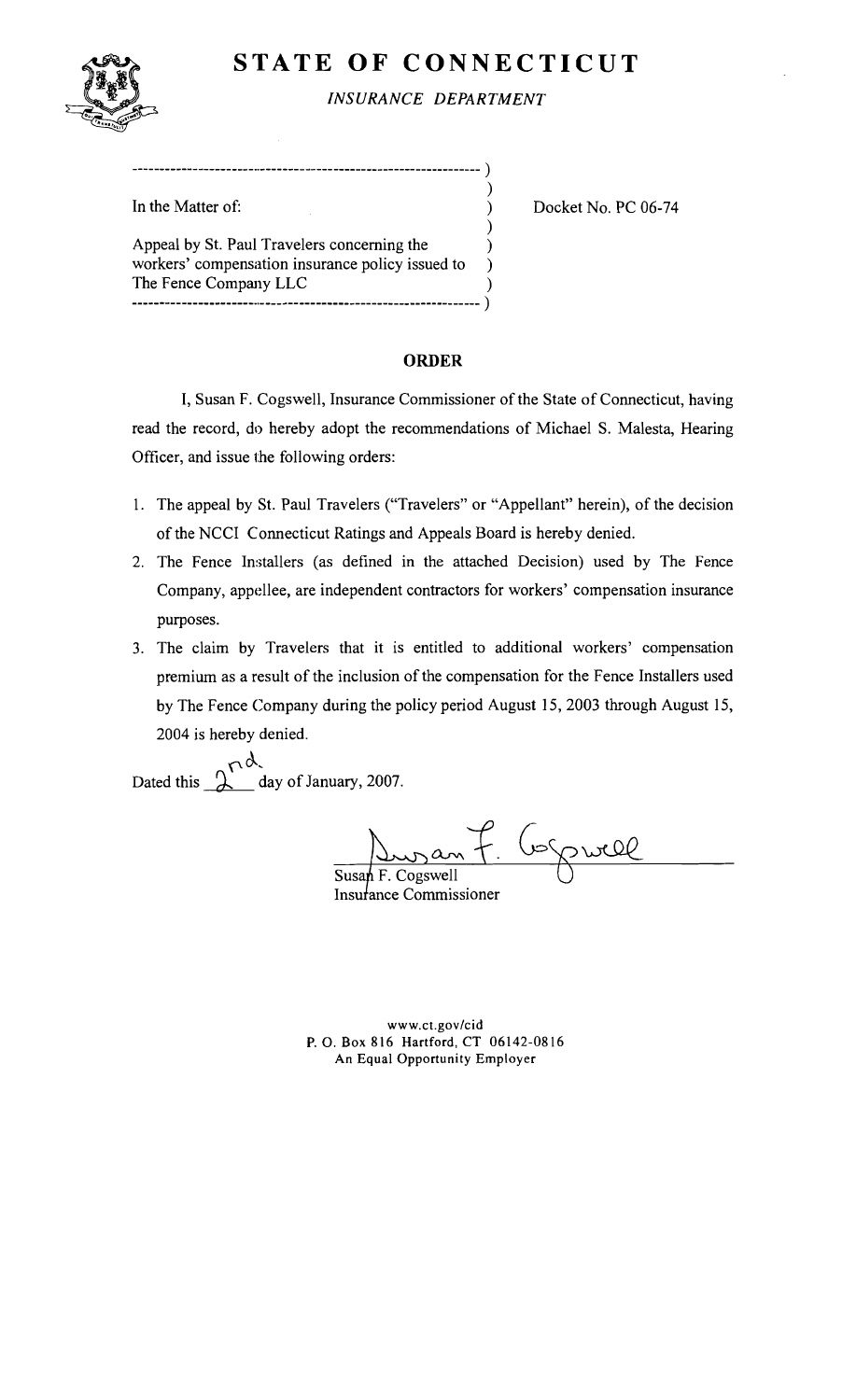# **STATE OF CONNECTICUT**



*INSURANCE DEPARTMENT* 

| In the Matter of:                                                                               |  |
|-------------------------------------------------------------------------------------------------|--|
| Appeal by St. Paul Travelers concerning the<br>workers' compensation insurance policy issued to |  |
| The Fence Company LLC                                                                           |  |

---------------------\_.. \_--------------------------------------- )

Docket No. PC 06-74

## **MEMORANDUM OF DECISION**

## **Introduction**

This hearing considers an appeal taken under Connecticut General Statutes Section 38a-329 and Section 38a-8-67 of the Regulations of Connecticut State Agencies by S1. Paul Travelers (referred to as "Travelers" or "Appellant" herein) from the January 17, 2006 decision of the NCCI Connecticut Ratings and Appeals Board (the "Board") ruling that certain workers are not to be considered employees of The Fence Company LLC (referred to as "TFC" or "Appellee" herein) for workers' compensation premium calculation purposes. This matter arises as a result of a workers' compensation audit (the "Audit") made by Travelers with respect to workers' compensation and employer's liability policy #IOUB8649A20803 (the "Policy"), effective August 15, 2003 through August 15, 2004. Pursuant to the Audit, Travelers sought to include the payroll of six (6) workers (hereinafter referred to as "Fence Installers") amounting to \$361,059 of additional payroll resulting in approximately \$78,000 of additional premium.

The hearing was held on October 18, 2006 at the Insurance Department in which the undersigned was designated Hearing Officer by the Insurance Commissioner. The issue to be decided on appeal is whether the Fence Installers should be considered employees or independent contractors for purposes of detennining the premium due, if any, under the Policy.

> www.ct.gov/cid P.O. Box 816 Hartford, CT 06142-0816 An Equal Opportunity Employer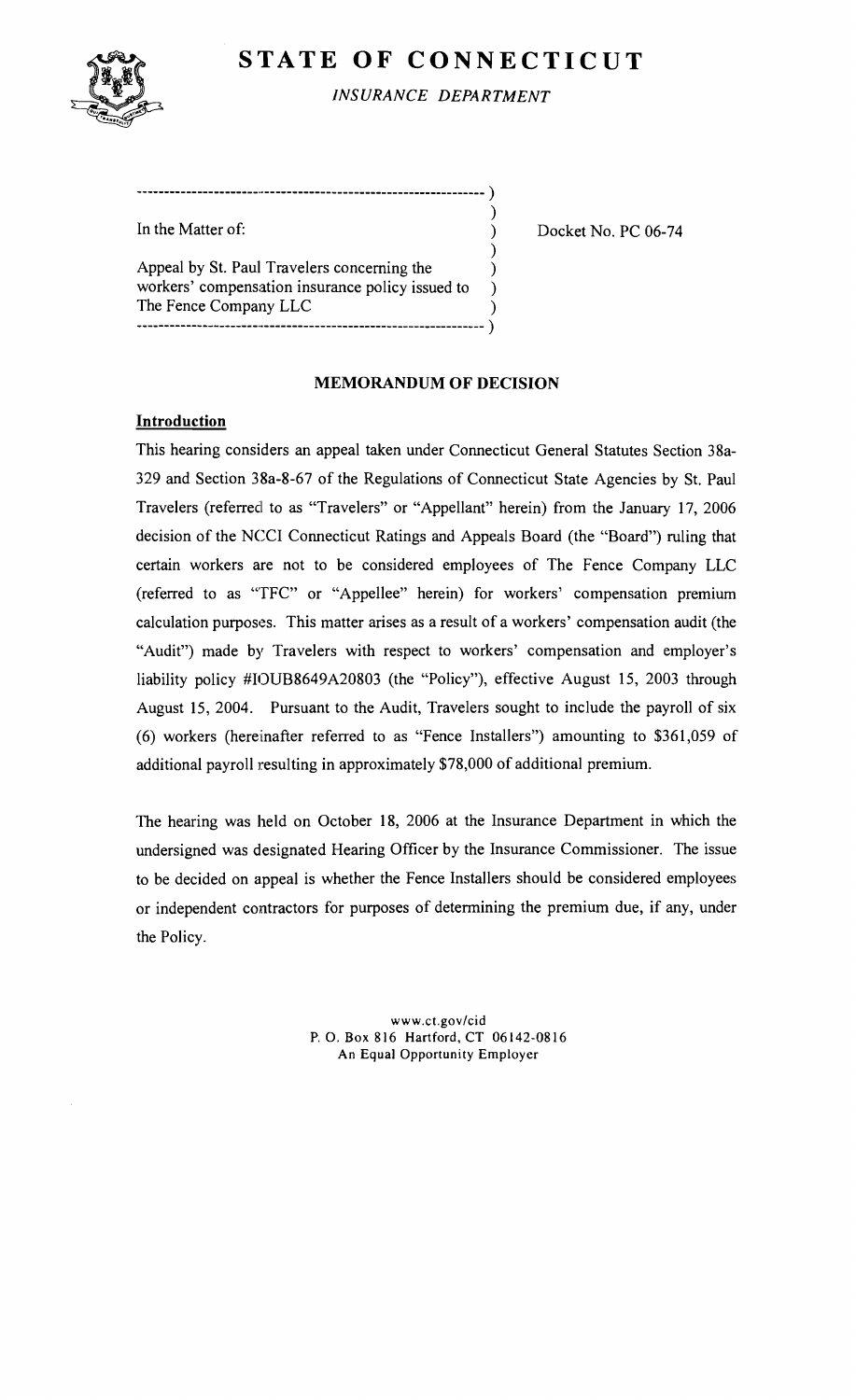#### **Factual Findings**

Each party to the proceeding was given an opportunity to present and cross-examine witnesses at the Hearing in an effort to ensure that all relevant information was included on the record. Travelers was represented by Robert W. Cassot, Esq. of Morrison Mahoney LLP and offered one (l) witness, Arleen Desmond, Director in Travelers residual markets division (Tr. at 113). TFC appeared *pro se* with Ben Lawrence, Vice President arguing on behalf of TFC. Witnesses for TFC were: Elizabeth Vernon, owner of TFC (Tr. at 46, 47); Jeffrey Vernon, currently President of TFC (Tr. at 143); Ben Lawrence, Vice President of TFC (Tr. at 6) and Richard Oulundsen, President of Jones, Raphael & Oulundsen, Inc., the insurance agency that secured the workers' compensation insurance at issue for TFC (Tr. at 157). The Hearing Officer hereby makes the following findings of fact:

- 1. Travelers insured TFC under a policy of workers' compensation and employers liability insurance for the period August 15, 2003 through August 15, 2004.
- 2. The parties agree that the central issue in this case is the employee or nonemployee/independent contractor status of six (6) Fence Installers (Tr. at 12, 25).
- 3. TFC's business model consists of methodologies developed by Home Depot and Lowe's (Tr. at 102). The methodology consists of a three-tiered structure. The first part of this structure consists of salespeople for nationally recognized retailers (e.g. Home Depot and Lowe's (hereinafter referred to as "National Retailers")) who secure customers for fence installations and employ project managers. (Tr. at 26, 84). The National Retailers market the program and contract directly with the customer for the type of fencing and installation services (Tr. at 26). The second tier of the structure consists of the National Retailer contracting with TFC to administer fence installation work orders for the National Retailers' customers (Tr. at 26). TFC handles administrative processing for National Retailers including processing sales contracts for fence installations; permitting requirements; scheduling of installations; and invoice processing to secure payments for Fence Installers (Tr. at 26, 27, 56, 59).
- 4. TFC employs a project manager who recruits Fence Installers to perform fence installations for the National Retailers' customers (Tr. 28, 54, 90).

-2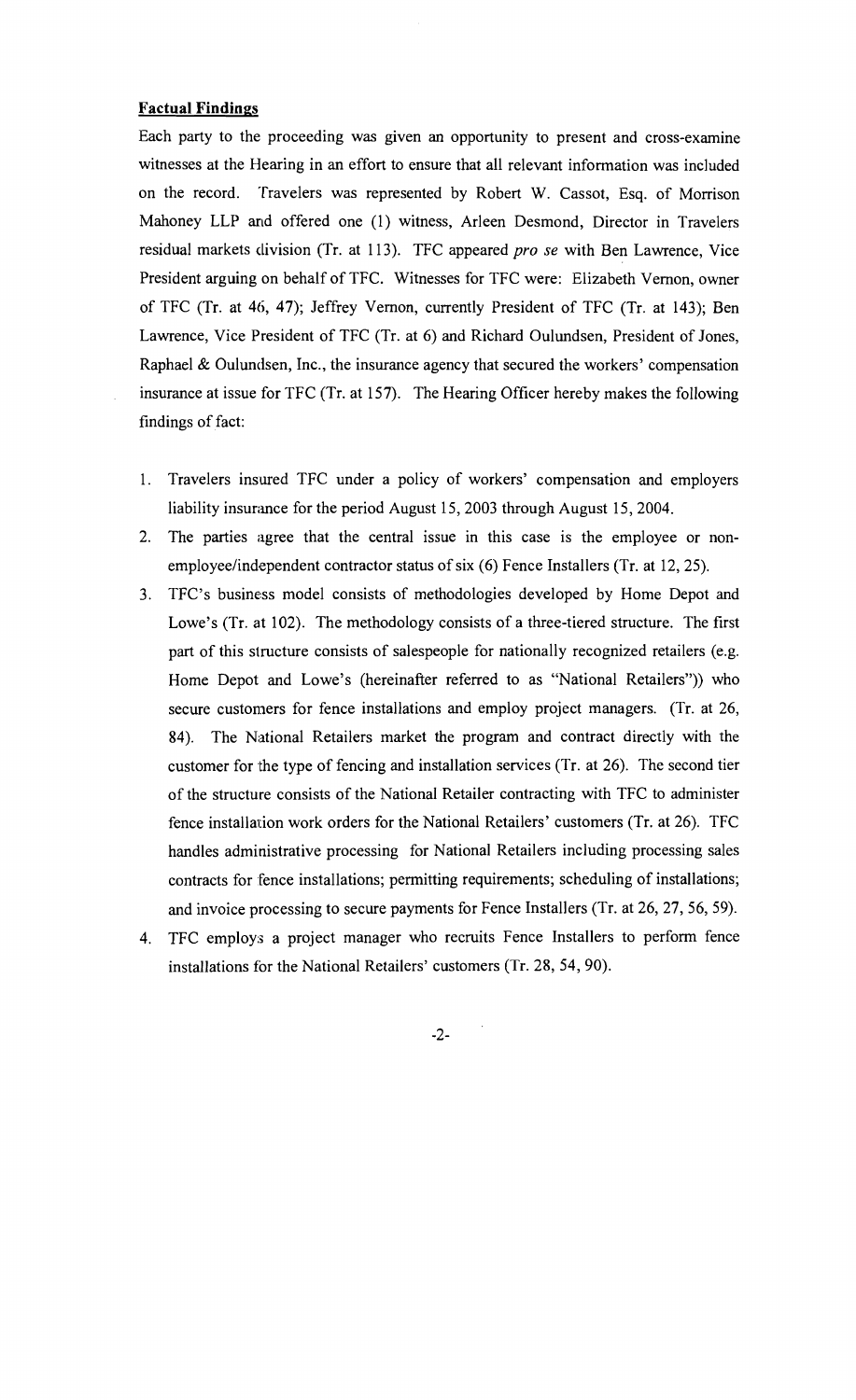- 5. Pursuant to their agreements with customers, the National Retailers use teams of project managers. National Retailer project managers have the sole right to inspect the installation and review customer complaints (Tr. at 34, 91). National Retailers and/or their project managers are responsible for dealing with complaints from customers with respect to the installation and securing a 'customer sign-off for successful completion of a fence installation project (Tr. at 30, 58, 66).
- 6. TFC provides no supervision or inspection through the completion of the installation process (Tr. at 28, 34, 103).
- 7. Fence Installers can and do reject jobs (Tr. at 85, 89 and 188).
- 8. Fence Installers have the option to lease equipment from TFC for fence installation projects (Tr. at 32, 70, 71).
- 9. National Retailers supply the materials used for fence installation projects (Tr. at 37). In the event sufficient material is not supplied, Fence Installers may purchase materials and are reimbursed by TFC; TFC then reviews such purchases with the National Retailers for reimbursement (Tr. at 66, 67 ).
- 10. Fence Installers are paid by the linear foot upon customer 'sign-off' that the job has been successfully completed (Tr. at 31, 71).
- 11. TFC has the right to terminate its agreement with Fence Installers for cause and Fence Installers have the right to terminate their agreement with TFC for cause (Tr. 86, 148).

### **Procedural Background**

This matter was heard by the Department pursuant to the provisions Conn. Gen. Stat. §38a-19 as a result of an appeal by Travelers of the Board's hearing decision of January 17, 2006. The Appeals Board found that the Fence Installers were not employees of TFC and, therefore, payroll for these workers was not to be included in the workers' compensation premium calculation by Travelers for the policy period August 15, 2003 through August 15, 2004. Jurisdiction for this matter is found under Conn. Gen. Stat. §38a-329 and Section 38a-8-67 of the Regulations of Connecticut Agencies. The dispositive issue to be decided in this appeal is whether the six (6) Fence Installers should be considered employees and, as a result, TFC should be liable to Travelers for additional workers' compensation premium applicable to these workers. For the reasons set forth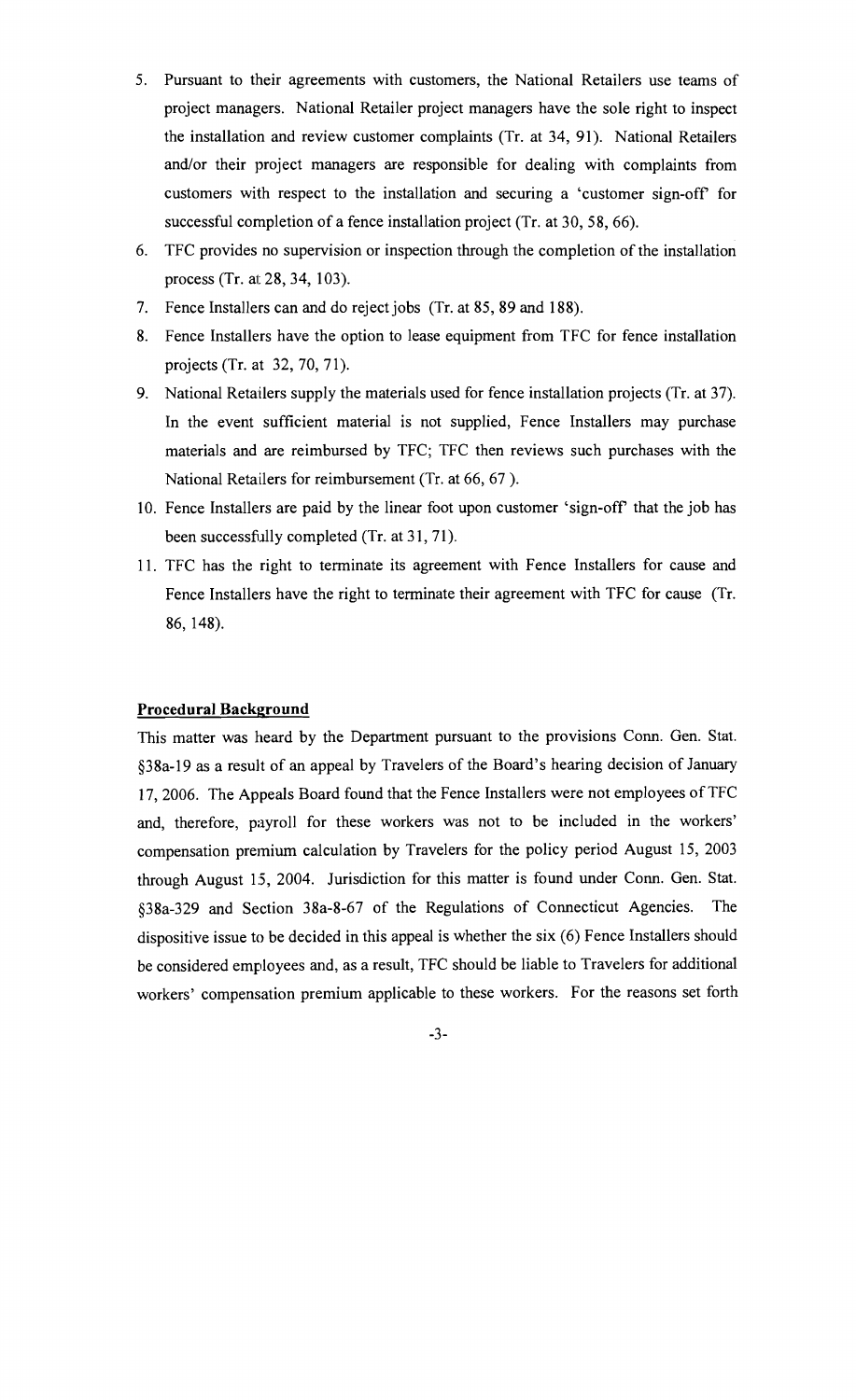below, the Hearing Officer recommends that the decision of the Appeals Board be upheld.

Pursuant to the terms of the insurance policy #IOUB8649A20803 issued to TFC, Travelers has the right to audit the insured to determine the final premium due thereunder. Travelers conducted such an audit of TFC and, as a result, issued a "Premiwn Audit Analyst Notification" dated October 12, 2004 showing additional payroll of \$361,059 to be included in TFC's premium calculation. Subsequent to the audit, TFC met with representatives of Travelers on January 27, 2005 to discuss the findings. By letter dated March 14, 2005 (Plaintiff/Appellant's Exhibit J), Travelers advised TFC that it completed its review of the initial audit and concluded that its auditor "was correct to have included the fence installation laborers in the audit premium basis." This conclusion was based on the information documented by its auditor together with information provided in the January 27 meeting. The March  $14<sup>th</sup>$  letter states:

We believe these individuals to be employees, and *not* independent contractors, based on the following elements of their relationship with the fence company:

- 1. The nature of the work performed is essential to our insured's business, and is the same as what would normally be performed by an employee of your type of business.
- 2. They are paid a rate by the linear foot, and not by the job. This is an arrangement for a labor rate.
- 3. They are supplied with tools, vehicles, and equipment by The Fence Company. Items provided include, but are not limited to, hand tools, power tools, vehicles, cell phones., fuel cards etc.
- 4. The fencing laborers do not provide the materials for the job.

In addition, Travelers relies on Connecticut Workers' Compensation law and insurance policy provisions approved by the Insurance Department in support of its position that the Fence Installers should be treated as employees for workers' compensation premium calculation purposes.

#### **Discussion**

As a general matter, insurers need to determine the status of workers under the Workers' Compensation Act---either employee or independent contractor---in order to calculate the premium due under a workers' compensation policy. Pursuant to the policy terms, the premium basis includes payroll and other remuneration for officers, employees and all other persons engaged in work that could make the insurer liable under the policy. As a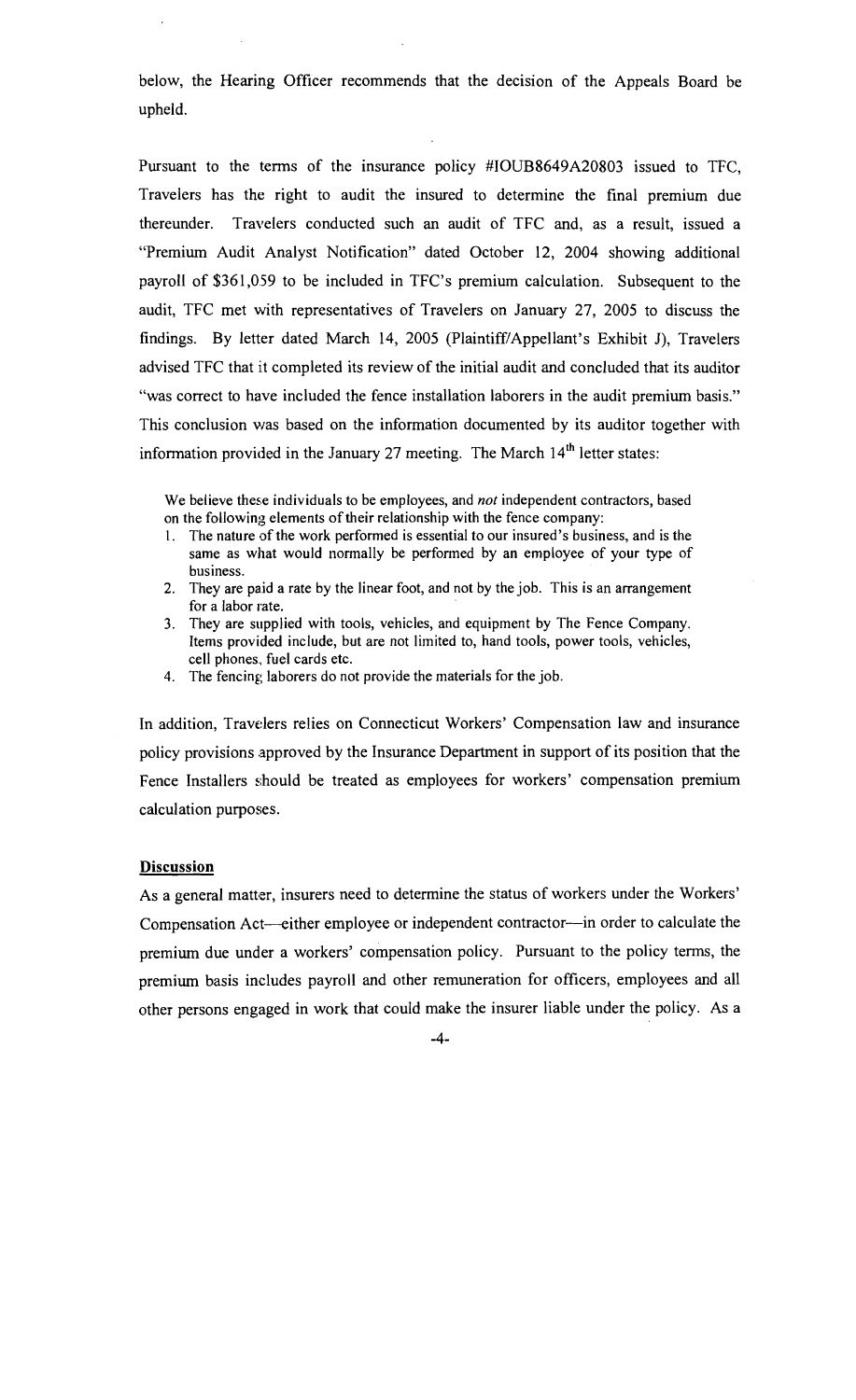result, insurers consider the definition of "employee" under Conn. Gen. Stat. §31-275 and related Connecticut case law. The Workers' Compensation Act further provides under Conn. Gen. Stat. §31-290 that no form of contract or agreement between the employer and its workers can "relieve any employer, in whole or in part, of any obligation" created under the workers' compensation laws. Accordingly, the form of the transaction in which the employer and workers agree is not determinative of the relationship as "employee" or "independent contractor".

Under Connecticut law, the determination of the status of workers as independent contractors or employees is a question of fact. As set forth in *Kaliszewski v. Weathermaster Alsco Corporation,* 148 Conn. 624 (1961) and its progeny, the "right to control" test is used in making this determination. "One is an employee of another when he renders a service for the other and when what he agrees to do, or is directed to do, is subject to the will of the other in the mode and manner in which the service is to be done and in the means to be employed in its accomplishment as well as in the result attained. The controlling consideration in the determination whether the relationship of master and servant exists or that of independent contractor is: Has the employer the general authority to direct what shall be done and when and how it shall be done-the right of general control of work....The test of the relationship is the right to control. It is not the fact of actual interference with control but the right to interfere which makes the difference between an independent contractor and a servant or agent." *Id.* at 629.

Further, the Connecticut Supreme Court in *Hanson v. Transportation General, Inc., 245*  Conn. 613 (1998), specifically rejected replacing the "right to control" test enunciated in *Kaliszewski* with the "relative nature of the work" test. "The 'relative nature of the work' test determines the relationship between a worker and a putative employer by asking whether the worker's performance is an integral part of the regular business of the putative employer." *Id.* at 619, 620. Under the "relative nature of the work" test which appears to be the standard applied by Travelers in its March 14, 2005 letter (Exhibit J), the analysis relates to the character of the work performed and the business relationship of the work to the putative employer's business rather than the right to control the individual.

-5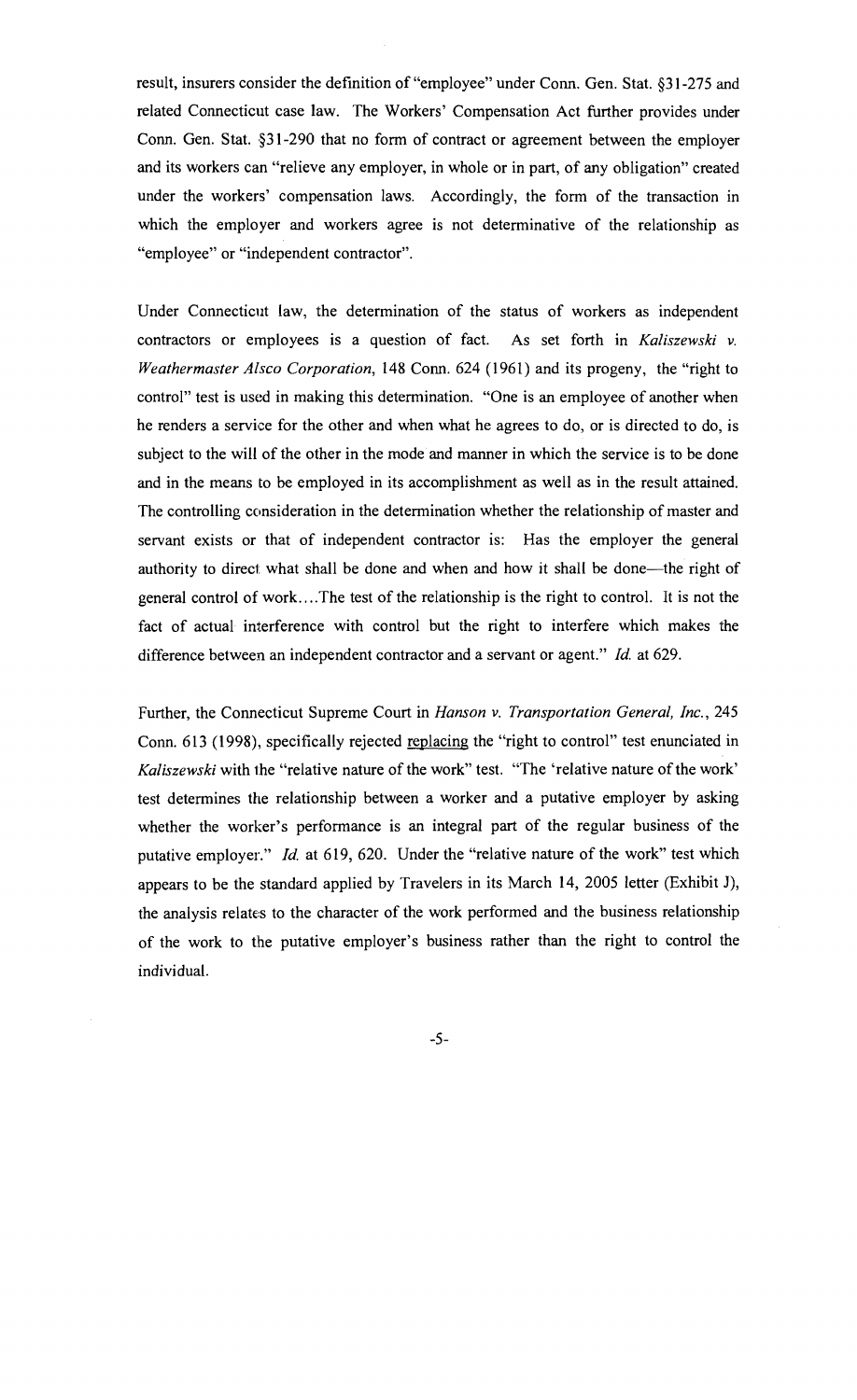During the present hearing, Appellant introduced testimony of its director of the residual markets division as a workers' compensation expert who did not participate in the audit of TFC nor in one or more later meetings between TFC and Travelers but who became involved in the matter at the time TFC filed its appeal with the Board. Traveler's expert based her analysis of whether the workers in question should be considered employees on the audit workpapers prepared by Traveler's auditors. These auditors offered no testimony as they were not present at this hearing. In fact, the basis offered by Traveler's expert that the workers in question were, in fact, employees of TFC during the policy period is her opinion that Travelers would have been liable to pay workers' compensation benefits to the Fence Installers had they been injured on the job. Travelers has not offered support for the proposition that Connecticut courts have viewed this type of subordinate fact as a basis for finding that disputed workers are in fact employees under applicable law.

Further, Appellant's testimony during the hearing centered on unsigned independent contractor agreements (Tr. at 78 *et seq.* and Exhibit G) and Appellee's website information that did not exist during the policy period at issue in this case (Tr. at 55). As stated above, the form of the transaction used by the parties is not determinative of the employee versus independent contractor question. As a result, the Hearing Officer does not place great weight on this evidence since the connection between the information contained in the website and TFC's right to control the Fence Installers appears tenuous at best.

Based on a review of the record, Appellant's testimony does not support the proposition that TFC had the right to control the workers, as required under *Kaliszewski* and *Hanson,*  to consider the Fence Installers employees of TFC. The subordinate facts of this case amply support a finding that the Fence Installers should be considered independent contractors. *See Chute* v. *Mobil Shipping and Transportation Co.,* 32 Conn. App. 16 (1993) requiring a review of subordinate facts. In particular, testimony was offered by TFC that its recruiter, Martin Carrera, is responsible for securing networks of fence installers for various geographic locales. He is responsible for assuring that the fence installers he recruits are able to comply with the installation requirements mandated by the National Retailers but does not supervise Fence Installers on the job. National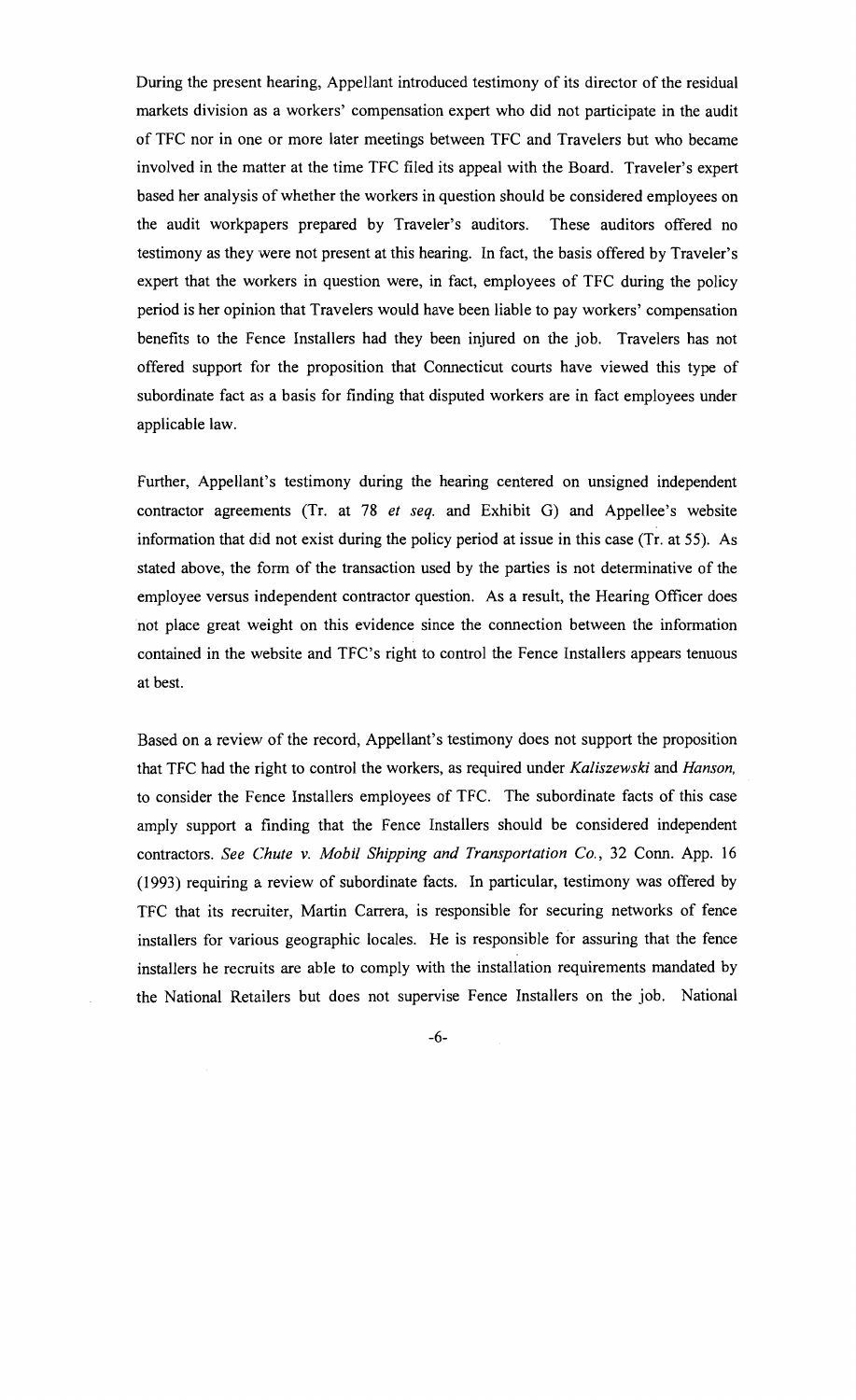Retailer project managers have the sole right to inspect the installation and review customer complaints (Tr. at 34, 91). TFC provides no supervision or inspection through the completion of the installation process (Tr. at 28, 34, 103). As stated in *Kaliszewski,* it is the right to interfere with the worker providing service that makes the difference between an employee and an independent contractor. In the present case, the supervision of the day-to-day installations and the right to control that work rests with the National Retailer's project managers.

Other subordinate facts support the proposition that TFC does not have the right to control the Fence Installers including that Fence Installers "can and do reject jobs" and that Fence installers have the *option* to lease equipment for installations or use their own. While much was made of a consistent business model methodology be implemented as dictated by the National Retailers, this factor alone is not tantamount to a finding that the workers in question be treated as employees for workers' compensation insurance purposes. In summary, substantial testimony was presented in support of the position that TFC did not have the right to control the Fence Installers and, accordingly, should be treated as independent contractors.

#### Recommendations

Based on the testimony and exhibits presented at the hearing together with the analysis set forth above, the undersigned recommends the following to the Insurance Commissioner:

- 1. Deny Appellant's appeal from the decision of the Board.
- 2. Deny Appellant's claim that it is entitled to additional workers' compensation premium by including the compensation for the Fence Installers used by TFC during the policy period.
- 3. Find that the Fence Installers in question are independent contractors for workers' compensation premium calculation purposes.

Wuchof S. Malerta

Date: *January* 2, 2007

-7